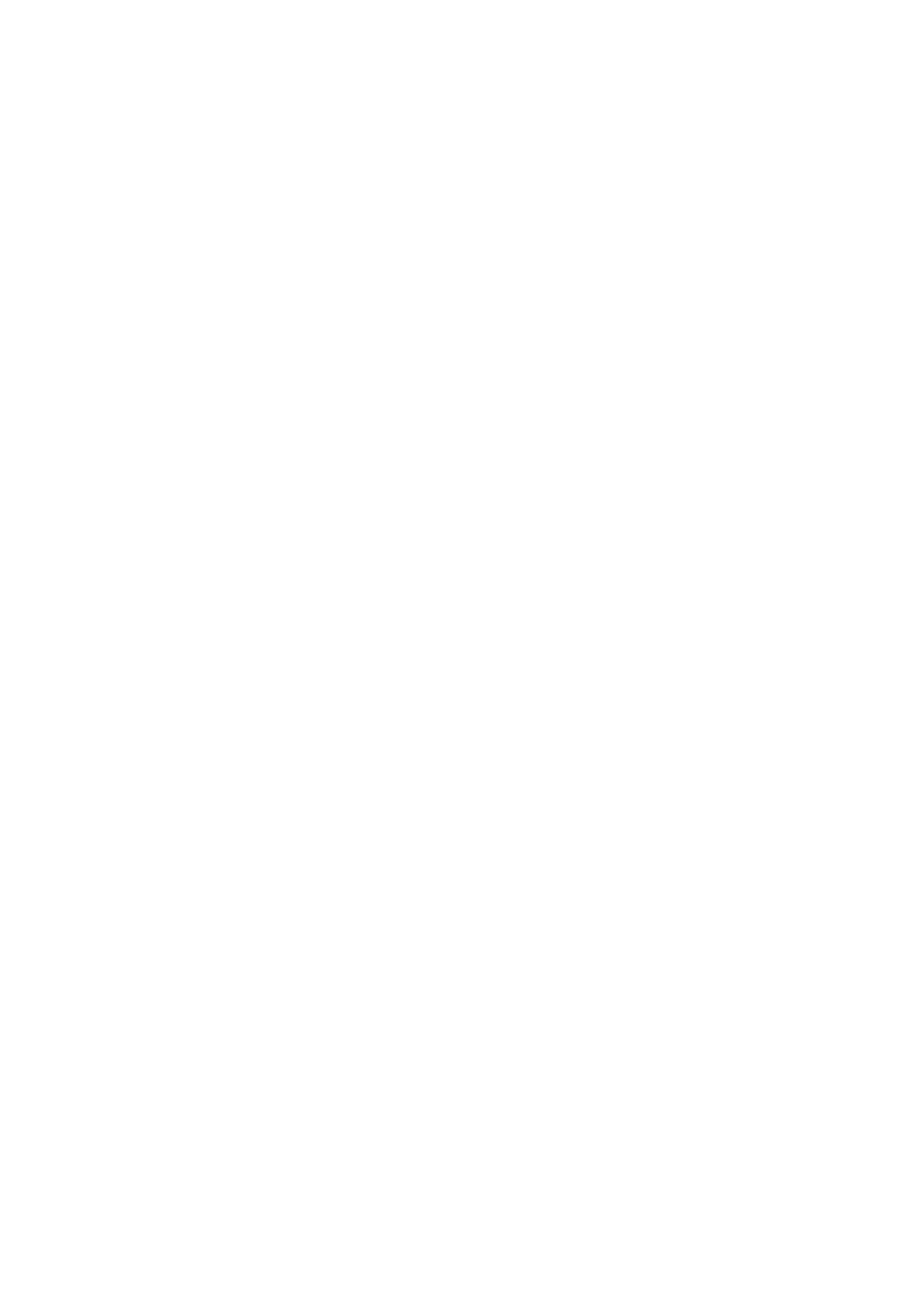## **WITNESS**

Professor Gigi Foster, Director of Education, School of Economics, University of New South Wales *(via teleconference)*.

**The CHAIR**: Thank you for joining us today. We will open this meeting of the Public Accounts and Estimates Committee. I begin by acknowledging the traditional custodians of the land on which we meet and pay my respects to their elders past, present and emerging. If people have got telephones on, can I ask that you turn them off. We let you know that all evidence taken by this Committee is protected by parliamentary privilege; therefore you are protected against any action for what you say here today, but if you go outside and repeat the same things, including on social media, those comments may not be protected by this privilege. You will be provided with a proof version of the transcript for you to check, and verified transcripts, PowerPoint presentations and handouts will be placed on the Committee's website as soon as possible.

Thank you for joining us today. We will give you the opportunity to make a brief—up to 15-minute statement, and then the Committee Members I am sure have got some questions. Thank you.

**Prof. FOSTER:** Thank you very much. I am honoured to be here. I thought I should start by saying who I am. I am a professor of economics here at UNSW School of Economics. I am a behavioural economist—at least that is one of the hats that I wear. I am also a multidisciplinary social scientist. I research big ideas like love and power, and try to bring them into a tractable form that can be used to deliver more understanding about human behaviour and society and also tractable policy advice—which is the main remit of most public policy-oriented economists. I am also a wife and a mother—as you can probably see from my children's decorated background here—an expatriate and also my family's breadwinner. I am also the daughter of Carnegie Mellon University's first affirmative action officer, and my mother was also the chair of CMU's commission on the status and needs of women, whose final report was issued in November 1971. That was the first time that CMU actually did a formal and methodical analysis of the differential impact on men and women of their compensation policies and other kinds of policies in that university, and the final report documented a number of areas of disadvantage and lack of equality. So my mother was very much an old-school feminist. I am very much an old-school feminist of the belief that women are people, just like men.

So, I had a bit of a read of what this gender responsive budgeting thing is all about, and from the ivory tower it does seem to be more of a flavour-of-the-month sort of idea than one that has gained traction in academia. But I think it is trying to address what is perceived to be important inequality in society between the genders. The question in my mind really is whether engaging in this process is in fact an action that suits the problem. It is clear that there are some differences by gender, but, for example, focusing on reducing higher effective tax rates on secondary earners—which was one of the examples that was given in my reading—is not really about women per se. It is really about how much we want to use our tax and transfer policies to encourage or discourage the establishment of a two-person household as a social construct. Plenty of men are also secondary earners. Yes, it may happen to be more women than men, but I am not sure that that is actually the primary issue at play.

So I guess I wanted to start by talking about what gender equality is, because I think it is actually very poorly defined. It is patently true that the genders are not equal physically, either inside or outside the body, and they are unlikely to be exactly equal in mental attributes either. For example, we know that boys mature more slowly than girls and are worse at any given age at verbal skills, and there are also obvious average differences across the genders in things like longevity and strength in the prime of life. So there is patent inequality across the genders in our lives, and there is no point in sort of hiding that, I think.

I think when people say 'gender equality' what they may mean is something about equality of opportunity. So one could imagine it is equality of opportunity to do anything in society, but then we come up against the raw fact that men are unable to bear children, for example, so that is sort of not achievable. Then we might think it is equality of opportunity to develop one's potential. I think that is a worthy goal that one could extend to all citizens, all people in a particular society, but it can never be perfectly measured. I mean, it is an aspirational goal therefore—an overarching aspirational goal—and not something that can be folded in as a checklist item in developing a budget or even something that will be uncovered via a gendered impact assessment of a state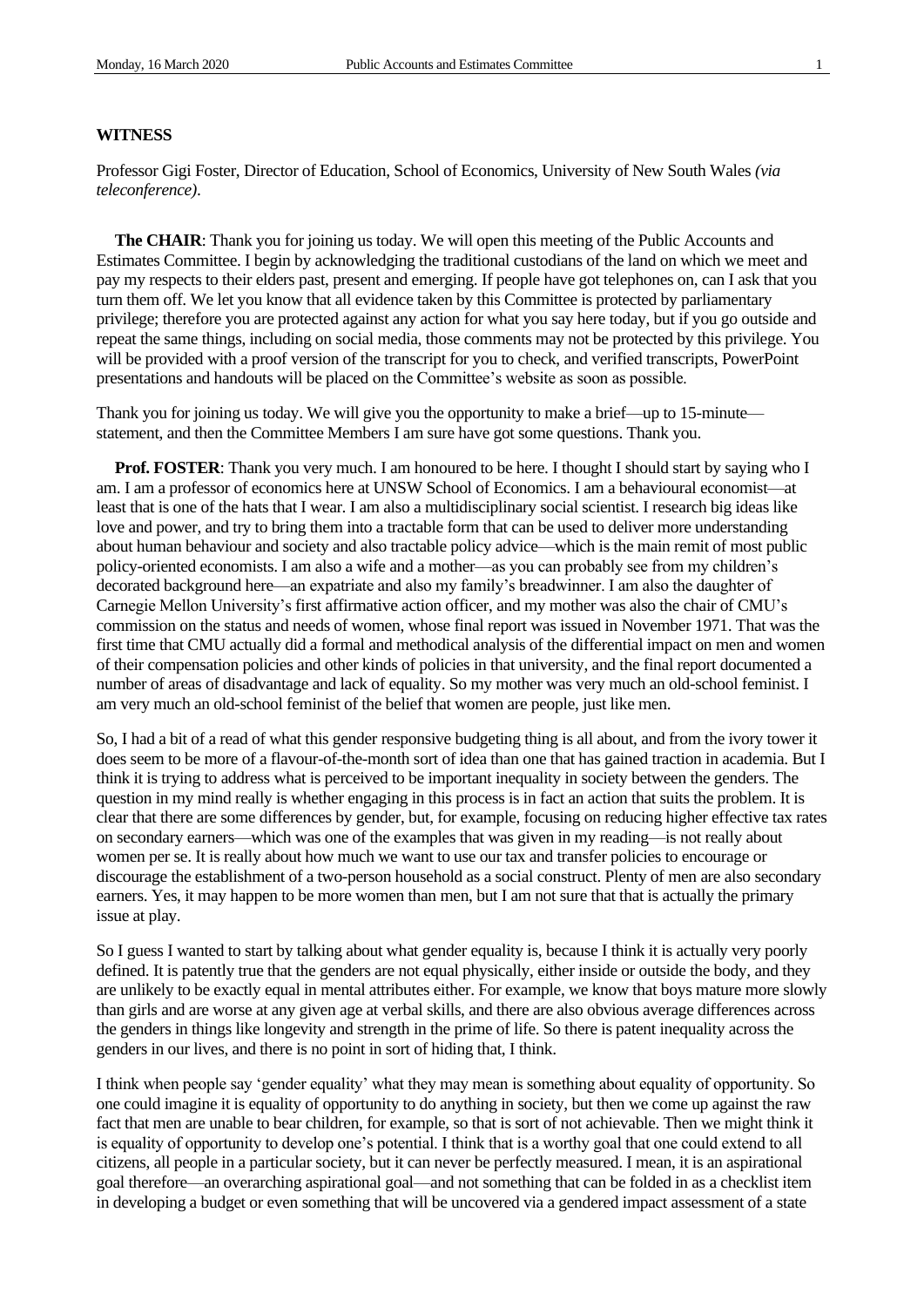budget since it is shaped and influenced by factors throughout life and throughout the context in which an individual lives.

One could think about equal pay for equal work—certainly a valid goal—and that could be reasonably well measured. But I would argue that that has been relatively well covered off—at least as far as a government can cover it off—in our very extensive award rates system. I would note as well that much of the occupational segregation that we see by gender and also by age and other attributes is wanted, because we have a free society so people are able, to some extent, to choose what they wish to do in their lives. So a lot of women may not want, for example, to take on very high powered, high-stress, highly compensated paid work roles. Some men do not want that either, so people are free to choose to a certain extent. That freedom, of course, is something we want to try to encourage and promote and nurture going forward, but to a large extent the occupational segregation we observe is selected.

Something like maybe equality across genders of the average incidence of the effect of a change in the status quo—maybe that is what is desired by this notion of pushing towards gender equality in budgeting. But even if that is true—if we think that women are presently disadvantaged relative to men—then this goal implies that what we should be looking for is to disenfranchise men more than we do women on average with every change we make in the status quo. Since resources are scarce, if you give resources to A you are taking them away from B. I would ask if Victoria is really wanting to do that.

If you are, there are some worrisome differences by gender that you might want to bear in mind, in particular suicide rates. Men's suicide rates are more than twice those of women's. Men's drug-induced deaths are more than twice those of women's. Women's overall life satisfaction on average is greater than men's across all income, education and employment groups. I can give you references to any of these statistics if you would like. There is greater illicit drug use, criminality and death at every age amongst men as compared to women. So if you are worried about a gender, you might want to worry about the male gender.

While gender blindness as regards opportunities to develop and be rewarded for labour—whether paid or unpaid—I think is a worthy aspirational goal, I also want to draw to your attention that trying to promote a gender-blind society may not actually be in the best interest of society as a whole. Some differences by gender that are embodied in the norms we have—such as mother versus father or wife versus husband—may be welfare promoting. This comes up in one of the recent World Wellbeing Panel questions that asked about whether or not it is a good idea to have distinct gender roles from a wellbeing perspective: does human wellbeing increase when we have distinct gender roles promulgated in society? There was not broad agreement on that question across the panel, which is a panel of social scientists, so it is kind of unclear whether that is true.

I have some research that shows that women's life satisfaction actually goes down when their male partners clean and cook and do other unpaid labour a lot more than the average amount that is done by men in Australia. That is perhaps some evidence, although it is suggested that life satisfaction of one gender may also respond to the other gender conforming to a norm. And it may be that men in modern society particularly suffer mentally and emotionally from some degree of role displacement: where is their value now in modern life when women seem to be able to do everything? They can bear the children, provide for them, keep house, look after elderly parents, even fix the cars or outsource any of those tasks that the woman does not want to do to the market through Airtasker or Hire A Hubby. That may make many men feel displaced, and so that may be part of the cause of some of the statistics I was speaking of earlier. We also see that men—and people in general—in modern society are having less sex. That is also potentially a bellwether, a bit of a canary in the coalmine, about their happiness levels.

So that is my first main point: what is gender equality and is it actually such a good idea to try to work towards a gender-blind society? My second main point is that focusing on issues like the tax treatment of secondary earners, impacts on wealth accumulation or other money-related effects of budgetary decisions carries the implication that money is where the score is kept. Yet we know from happiness research that unseen phenomena like relationships, social identity and self-worth are the main sources of happiness, certainly in developed countries. You can look at the Harvard Study of Adult Development, for example. Although they started by using only men as subjects, they have broadened that now. In that sense, checks on the narrow monetary incidence of budgeting decisions in a country like Australia or a state like Victoria are hence mainly desirable for political reasons, not for reasons of welfare promotion. Welfare-promoting policies would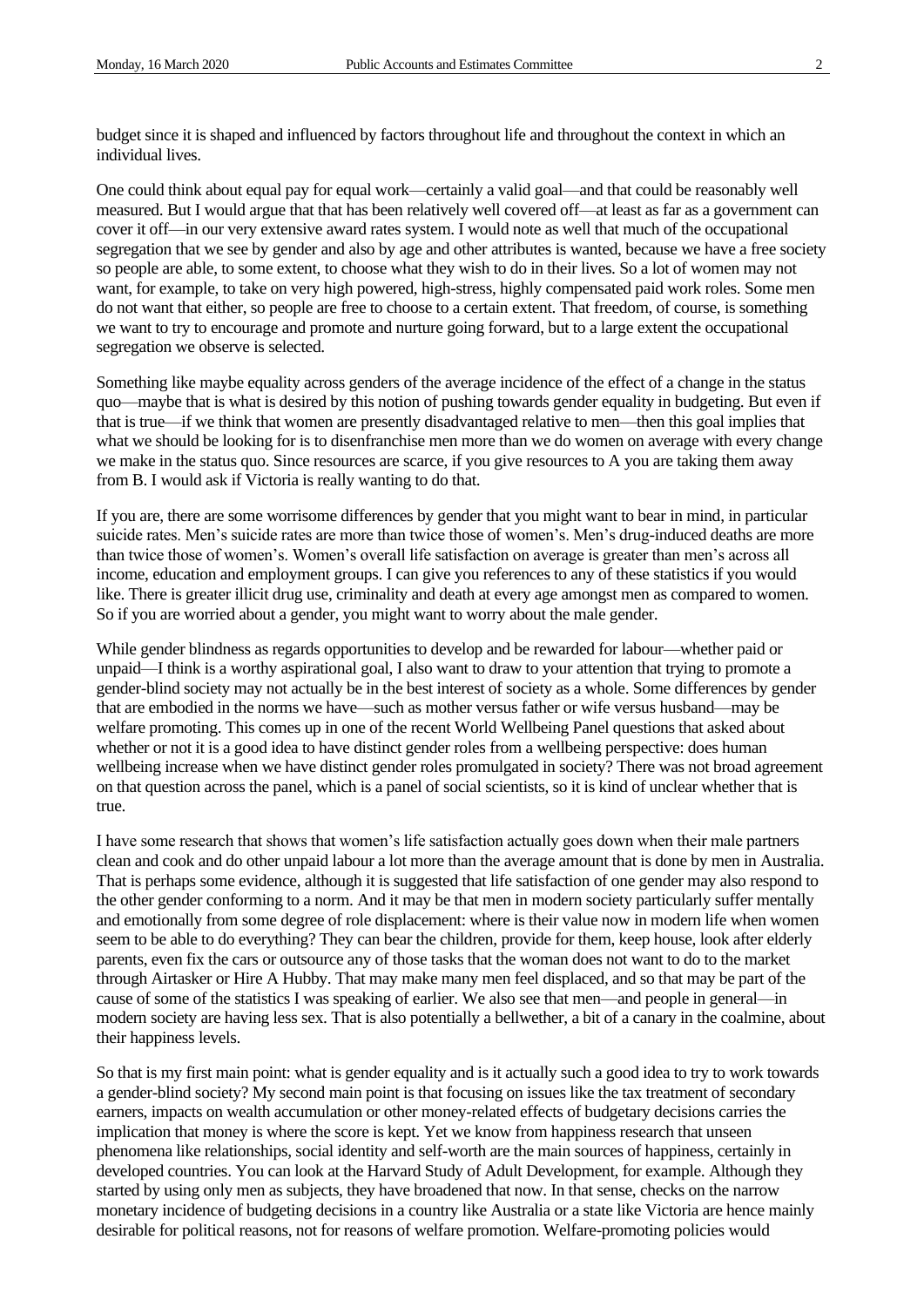encourage individuals to form and nurture close long-run relationships with other people in which everybody knows their role and value. That seems to be the main thing that promotes happiness.

So if you do want to promote your citizens' welfare, the question I suppose you would like to know is: what kinds of checks on your budgeting decisions should you implement and how should you implement them? And I think one area where maybe there is some improvement to be made is for the Government to really understand the interdependencies of its different policies and therefore the possible spillover effects of policy changes on different types of people in the society. That can be maybe sometimes dividing the society by gender, or maybe by income or age or geography, and working out what segments of the population are going to be negatively impacted or positively impacted by a change in a particular budgetary item or resource allocation decision. I think that is a very worthy goal, but I do not see why you would privilege gender as opposed to many other types of differences.

And I would say again: divided we fall. You are here to serve the people—the people, not men and women in separate baskets. Men and women belong to each other, the whole of humanity belongs to each other, and when we speak of dividing us into different groups by whatever characteristic that is a step in the direction of being more divided as a society. That is weakness, not strength.

Secondly, I would say that to market test the potential impact on people of various different diverse walks of life—ideally in proportion to representation in the affected population—helps you to answer the question of whether or not the likely impact of a particular budgetary change is going to be what is intended by that budgetary change. So to know whether what you are intending is actually going to be the effect, you need to market test. That is what companies do, and a government can do the same thing. One way in which that is done can be focus groups or sort of small-scale feedback. You can also do pilot testing using randomised control trials or other sorts of scientific methods for particularly large changes, although those are highly resource intensive methods. But the goal, I feel, should be to embed empathy for the position of all citizens in the construction of the budget that you hand down for all. It is maybe human-responsive budgeting, not gender responsive budgeting. That is all I really want to say at the start, but I am happy to take questions.

**The CHAIR**: Great. Thank you so much. I will open it up to questions.

**Mr RIORDAN:** Thank you. That was a different view of the gender responsive budgeting task. When you talk about human budgeting as society as a whole and dividing up, you know, budgets between what men and what women get and so on, do you think that view is further complicated when we move to a more sort of open view of what gender is anyway? So, we have got more and more talk about people not necessarily identifying one way or the other. How do you think your view on that is affected by this growing sense, certainly in Western democracies, that on one hand we do not want to look at gender—people can be who they are—and on the other hand we are promoting the concept of budgeting for men or women? That conversation leaves the other option out.

**Prof. FOSTER:** Yes, I think you are right. As soon as you start specifying people by groups you immediately have to face the problem that not everybody will identify with either of those groups. You certainly see that in the case of gender. I think it becomes a snowballing task to try to be inclusive of every single possible identity that someone may wish to have.

My son attended Newtown High School of Performing Arts, which is a very, very left wing, left social change policy sort of school, and they were the first school to allow the genders to wear each others' uniforms and to enable children to be called, you know, racoons or whatever they wanted to be called. And while I very much totally agree with the idea that people should be able to live as they wish and make choices as they wish if they do not harm others, I think that trying to accommodate in formal policy all of the different various identities whether gendered or otherwise—people might choose to adopt now and going forward is an impossible exercise. This is one of the reasons why I think human-responsive budgeting is preferable, because humanity incorporates everybody. Humanity is inclusive. An inclusive identity is the strongest identity and is effectively the identity that the nation state promotes. The idea that we are all Australians is something everybody can get behind. Even transgender, queer, bisexual, asexual or whatever identity somebody wants to have—either in sexual orientation or in gender or in any other dimension—can be accommodated.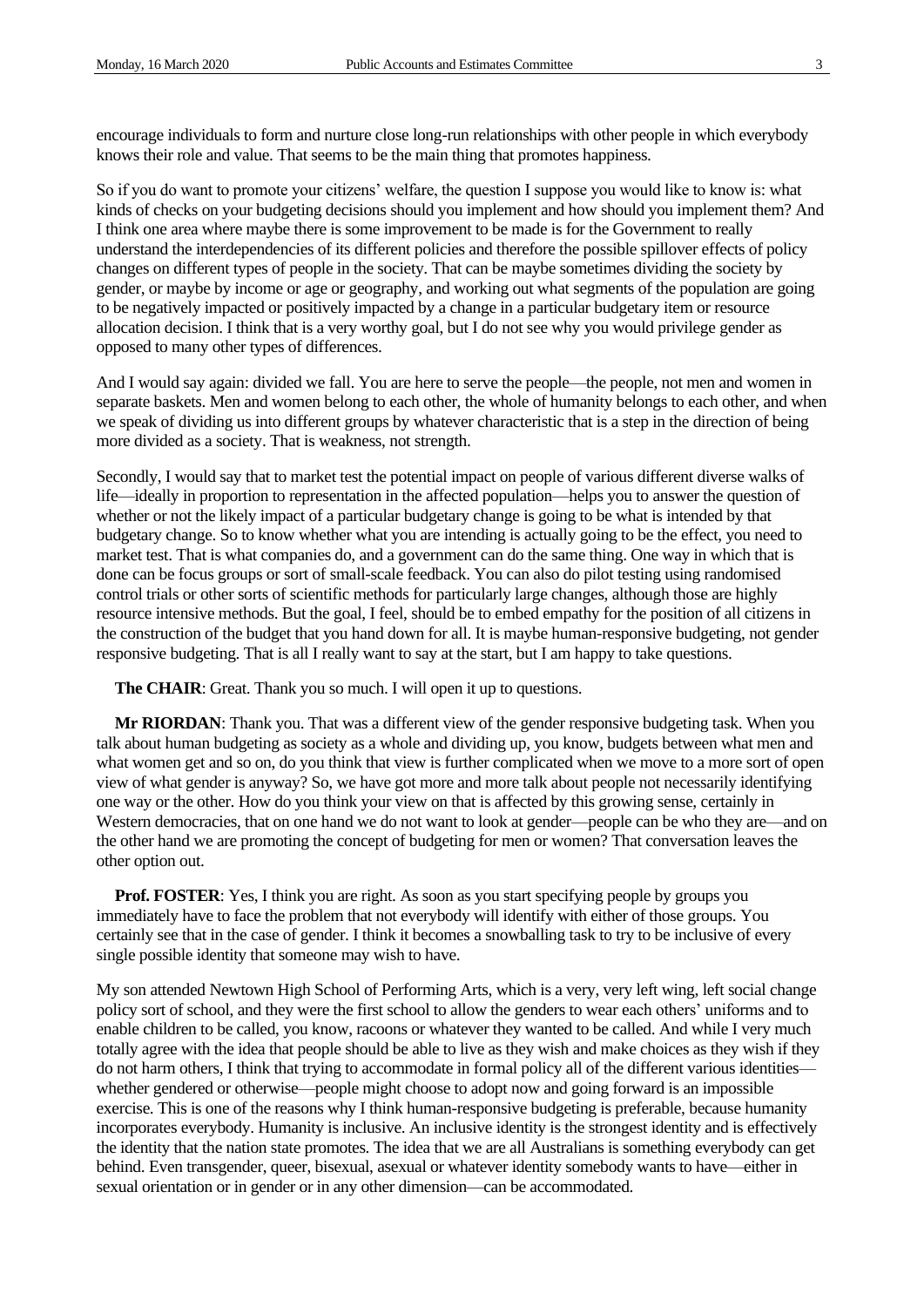At the same time one must recognise that a lot of people are identifying as men or women, and so some discussion of men versus women in the public debate and discourse is sort of expected and not necessarily a bad thing. Many people are quite happy when they see—and this came out in the responses to the question about gender roles on the World Wellbeing Panel—themselves able to satisfy a social role. So if a woman sees there is a social role as a mother which she can fill—'I can fill that role. I can be valued. I can be needed'—that gives her happiness. Similarly for a man: here is a role for a husband—it is to be strong and secure and to be able to know about tech stuff or whatever society is promulgating to be associated with 'husbanding'. If he feels he can meet that, that makes him happy; yes?

So if you are going for welfare, then I think you need to maybe admit that there are sort of main differences between most of the people in the society which can to some extent be accommodated in norms, but probably not formalise it in budgeting, and then at the same time try to encourage an inclusive identity, which in terms of your budgeting should include trying to figure out what the impact is of choices on people in all walks of life in the entire citizenry, regardless of their gender or orientation or any other thing.

**Mr D O'BRIEN**: Thanks for your presentation, Professor. It has been really interesting. Would it be an accurate summary of what you are saying on gender responsive budgeting to say that if we put more emphasis on gender responsive budgeting we risk inefficient allocation of resources—in this case taxpayer resources?

**Prof. FOSTER**: Yes, so I am worried that the privileging of gender differences over, for example, age differences or income-level differences or geographical differences or some other difference is going to crowd out those other impacts on people by those differences, and in some cases—depending on what type of decision you are talking about—the differences by gender will not be as important for human welfare as the differences by other features.

I think it feels seductive—and I can sense that in the debates and in everything I have read; it feels so seductive—to try to tackle, you know, felt problems with the treatment of women in modern society or the historical oppression of women or however you want to conceive of it. It feels so seductive to try to tackle that with a policy like this, that sounds like it is tackling it. But I do not really think that it is, and I think it can damage the society to privilege that over other kinds of analyses about budgetary impacts. And we should be trying to promote the idea that every person is equally deserving of attention in our budgeting processes, regardless of what their gender is, their age, their income, their education et cetera—every person. That is just a much more sustainable, inclusive position.

It does not mean that in some cases you will not want to do some analysis by gender. Sure; I mean, why not? I have done it. But that is more informative rather than to guide and direct as far as a background understanding of who is being affected by this policy and therefore to some extent what representation we should test it against of the population being affected.

**Ms RICHARDS**: I am interested in your views on other jurisdictions who are using levers that come from gender responsive budgeting. Have you had any time to do any analysis of the work that has been done in Europe, the United States or some of the other interesting places?

**Prof. FOSTER:** Look, I have not analysed it in depth, but I can say that some of what is going on under this banner seems to me to be a good idea and somewhat overdue. So one of the things I remember seeing was a recognition or an awareness which apparently was only recent that we had never really thought about safety belts for pregnant women—how do you make them safer for the woman and for the unborn child? Now, given that pregnancy is a common human phenomenon, right, we should work that out. It is sort of like never testing heart medication on a female population. I mean, that is just stupid; right? So we need to do that, obviously.

So I think maybe under this banner we can get some progress on incorporating things that should have been in our analyses for a very long time and just were not because of an absence of empathy, essentially—an absence of vision about what is humanity. Who are we really making these laws for? Who are we making these drugs for? Who are we making these interventions for? So a recognition that we are making these for everyone—for all people—is very, very important. And if we can get some of that across the line under a banner like this, you know, it is hard for me to say that that is entirely a bad thing. It makes me nervous to be talking about it so vocally that other things that are also very important may be crowded out.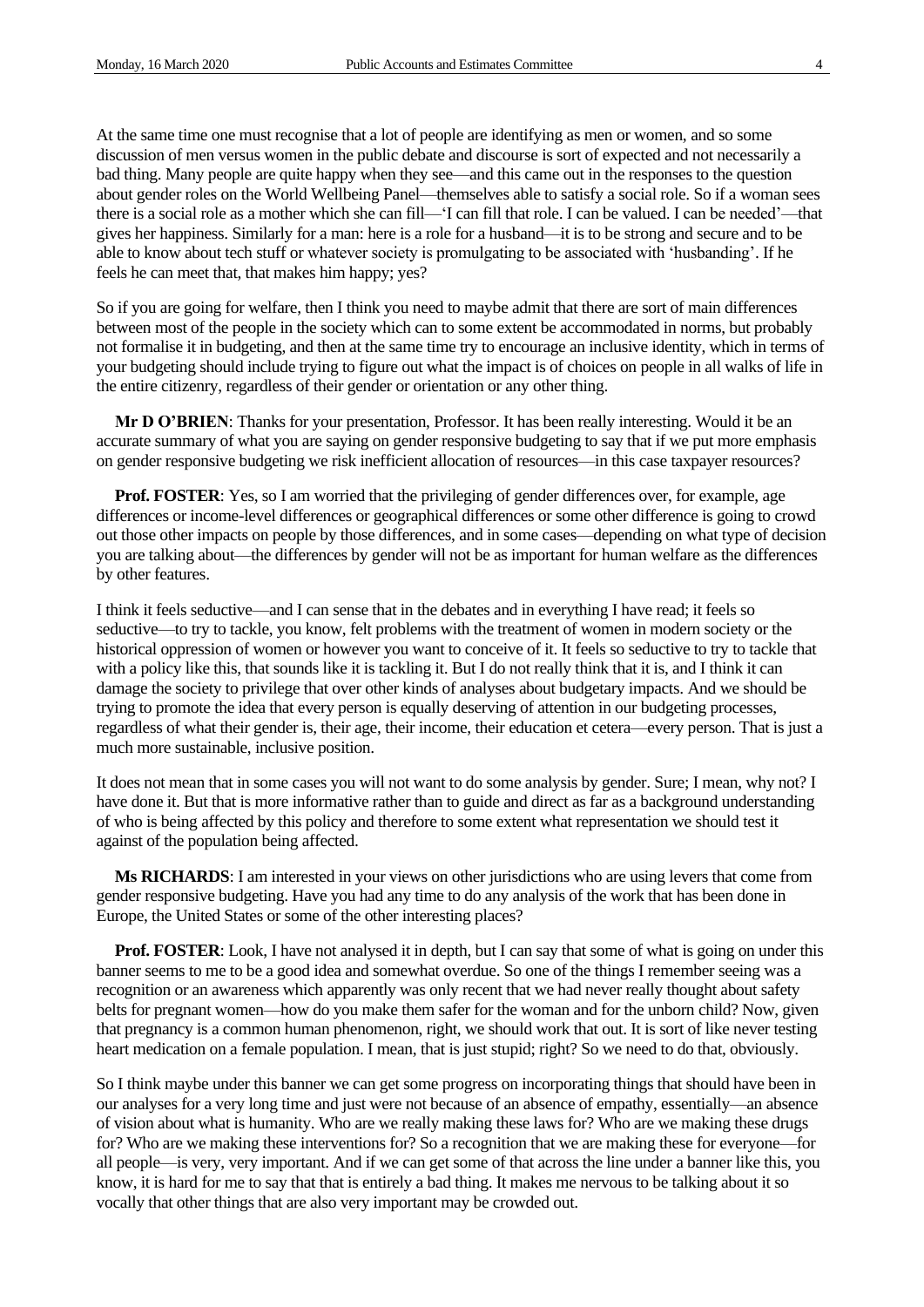**The CHAIR**: So if gender responsive budgeting is not the tool to make sure we assist people to achieve their full potential and, to take your seatbelt example, to make sure those kinds of considerations are factored in, what are the tools?

**Prof. FOSTER:** Well, that is a very broad question, and it very much depends on how much you are willing to spend—I mean, how much you have available to spend. If you asked me how I would design a state approach to efficient use of a particular handout from the Commonwealth Government to best promote welfare of my citizenry and my state, I probably would consult the most recent handbook that came out on the promotion of wellbeing. I am sorry, the light just went out in my office. Hopefully this will make it go on again.

There was a handbook on how governments can promote their citizens' wellbeing—a very practical handbook with a lot of specific advice. I would probably read that if I were you guys and work out how to do it in a practical way—without the fanfare and without the politics. Obviously you would have to package it at some stage, but I would not let the packaging lead. I would not let the cart lead the horse.

**Mr D O'BRIEN**: Sorry, where was that report from, Professor?

**Prof. FOSTER**: It was just put out by the London School of Economics Centre for Economic Performance. I can forward it to you if you are interested. I am happy to email it. I believe I have an e-copy of it. It just came out maybe two or three months ago.

**Mr D O'BRIEN**: That would be good.

**Mr RICHARDSON**: Thank you, Professor. I have got two, I guess, questions in this frame. You referenced in your opening statements the overrepresentation of men who experience suicide. In that same vein, our prevention of family violence royal commission—a landmark royal commission in Victoria—illustrates in quite clear detail the overrepresentation of women and children that experience family violence and ingrained attitudes towards women in societal, generational attitudes. Why would it be a problem assessing both a male domain to suicide prevention and also a female domain of policy and long-running institutional harm and issues that might be through a lens of gender? What is the harm in a government assessing that?

**Prof. FOSTER:** I do not think that there is a harm in assessing it in a quiet and considered, thoughtful way, bearing in mind all citizen impacts on both of those sides of the coin. The problem is that when you divide the analysis into 'Here is a male issue and here is a female issue' we fail to recognise the fact that men and women are in this together. I mean, if male suicide rates are high, I care about that because I have a husband, I have a son, I have a father, I have a brother. The same thing is true for women who experience violence. Men care about women's experience of family violence as well. And in fact it is that empathy across the genders that ultimately will be the source of solving these problems. So my issue with it is that simply dividing it in that way can sometimes lead people to believe and to see these issues as gender issues rather than human issues which we all must work together to solve.

**Mr RICHARDSON**: I think that is fair to say, human issues, but are we to not see that there is ingrained prejudice in certain elements? I do not know if you are familiar with the royal commission into the prevention of family violence, but it is quite detailed, quite clear and bipartisanly supported across the Victorian Parliament. I think to this point we have not been able to have anything else work to that dynamic, so why not look deeper into this area? I guess I am interested in your point about the notion that there is a risk or a harm or an element that the Government should not be pursuing, and I am just curious as to what those pitfalls might be that you have put forward.

**Prof. FOSTER:** Well, I mean, I can give you a personal example. My daughter's school had a family violence prevention day. It is an all-girls school, and everybody stood up and talked about how family violence and domestic violence was awful. She has experienced domestic violence at the hands of a boyfriend a couple of years ago, and that was all very stressful for us, but she was never once asked to share her story. Boys were not asked to come to the presentation to try to understand this issue. Also my son, when he was a physics student at Newtown, received an invitation to go to the unsung story of the female computers behind the Mercury Project—the unsung figures or hidden figures movie—but it was only an invitation extended to the female physics students. He was not allowed to attend.